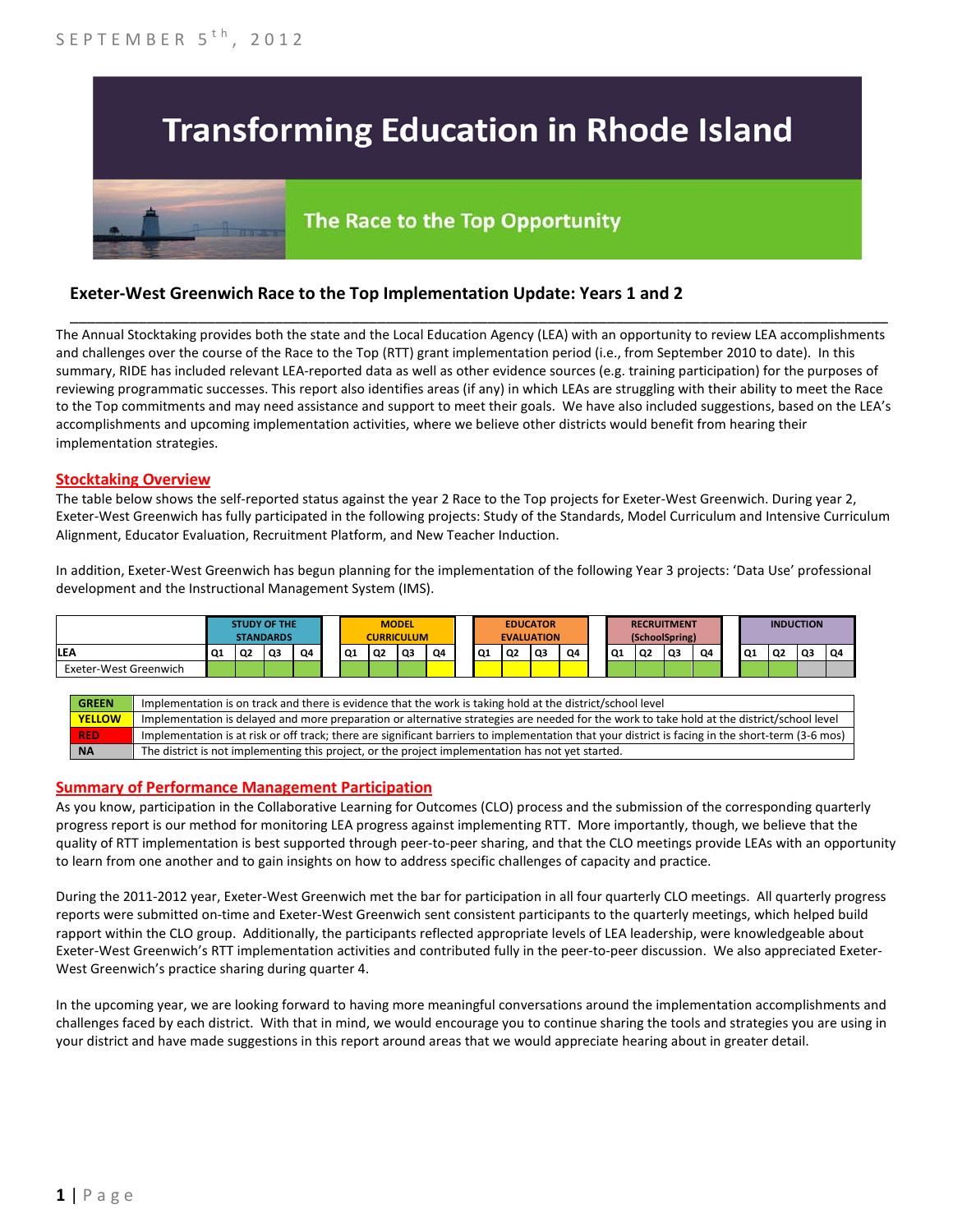#### **System of Support 1: Standards and Curriculum**

As of July 2012, Exeter-West Greenwich is on track against the System of Support 1 year 1 and year 2 commitments and tasks for Race to the Top, reflected in the tables below. Based on the quarterly progress reports submitted by Exeter-West Greenwich, we have assessed the district as 'on track,' 'delayed,' or 'off track/at risk' on each task utilizing the criteria described on page 1 of this report.

| <b>Study of the Standards</b>                                   | Year 1:<br>SY10-11 | Year 2:<br>SY11-12     |  |
|-----------------------------------------------------------------|--------------------|------------------------|--|
| Identify educators to participate in the Study of the Standards | $X^*$              |                        |  |
| Specify names and invite participants                           |                    |                        |  |
| Coordinate schedule with RIDE for all participants              |                    |                        |  |
| Complete planned educator training                              | Λ                  | $\mathbf{v}$<br>$\sim$ |  |

*\*Please note: the 'x' in the above table represents the anticipated completion timeline set by RIDE, not when the district completed the task.*

| Intensive Curriculum Alignment and Model Curriculum Development                                                                                                                                                                                           |  |   | Year 2:<br>SY11-12 |
|-----------------------------------------------------------------------------------------------------------------------------------------------------------------------------------------------------------------------------------------------------------|--|---|--------------------|
| Develop and communicate a multi-year Transition Plan for the Common Core State Standards implementation, including clear<br>expectations for school level transition benchmarks and a plan for developing a curriculum aligned to the CCSS in grades K-12 |  |   | ⋏                  |
| Identify opportunities for educators to work collaboratively to deepen understanding of CCSS (e.g. Common Planning Time, grade<br>level team, department meetings, faculty meetings)                                                                      |  | x | x                  |
| Conduct analyses of each core curricula to ensure that each is aligned to standards, guaranteed and viable                                                                                                                                                |  |   |                    |
| ldentify which, if any, curriculum development is needed as well as the method by which curriculum will be developed (i.e. Model<br>Curriculum with the Charles A. Dana Center, through an LEA cohort, or individually)                                   |  | x |                    |
| Create implementation plan, including the identification of aligned resources, to support roll out of new curricula                                                                                                                                       |  | x | x                  |
| Develop curriculum aligned to the Common Core State Standards, including participation in Dana Center curriculum writing and<br>leadership sessions (if applicable)                                                                                       |  | X | Χ                  |

Exeter-West Greenwich distributed copies of the Common Core State Standards (CCSS) to educators at the start of the 2011-2012 school year. As noted in Exeter-West Greenwich's quarterly progress reports, the district also sent a designated team of educators from each building to attend the Study of the Standards training sessions, which met their RTT goals (i.e. 4 per building) for participation.

To encourage teacher engagement in the transition to the Common Core State Standards (CCSS), the superintendent presented an introduction to the CCSS to all K-6 teachers at the start of the school year. Common Planning Time and department chair meetings at the middle and high school level focused on the new standards. Additionally, the district has attended supplemental professional development geared towards increasing readiness to transition through focusing on text complexity, developing text-dependent questions, and deepening understanding of the mathematics standards.

Exeter-West Greenwich has made significant progress against implementing a guaranteed and viable curriculum aligned to the new Common Core State Standards. A PowerPoint was distributed to all math teachers, outlining the process for gathering input on curriculum alignment via survey. During the 2011-2012 school year, the leadership team held quarterly meetings to address how to effectively implement the new standards throughout the year. A cohort of math educators worked with the Dana Center to develop K-12 mathematics curriculum aligned to the CCSS. In addition, Exeter-West Greenwich district gained a math specialist position to provide support for elementary teachers. RIDE is also pleased to note that the district was awarded grant-funding from RIDE in order to work with other districts to collaboratively create a K-12 ELA scope and sequence.

In their quarterly progress reports, Exeter-West Greenwich noted that they have encountered the following challenges around this work:

- Limited number of faculty meetings available to share and discuss common core
- Finding qualified and consistent substitute coverage for teachers spending time out of the classroom
- Ensuring that all teachers are comfortable implementing the new scope and sequence in the fall
- Challenges scheduling ongoing PD and support for teachers as they move forward with the CCSS implementation

We want to commend Exeter-West Greenwich on their collaboration (both in-district and cross-district) around resources and strategies that will deepen educator understanding of the new Common Core State Standards and accelerate the implementation of the new standards at the classroom level. We hope that you will take the opportunity to share the curriculum materials you are developing with your fellow CLO colleagues during upcoming meetings, or with all districts through the Instructional Management System (IMS).

We look forward to hearing about your progress working collaboratively with the other districts, and on new in-district initiatives, as well as the successes and challenges you encountered along the way, as you (and all districts) begin planning for next steps following the common core state standards alignment.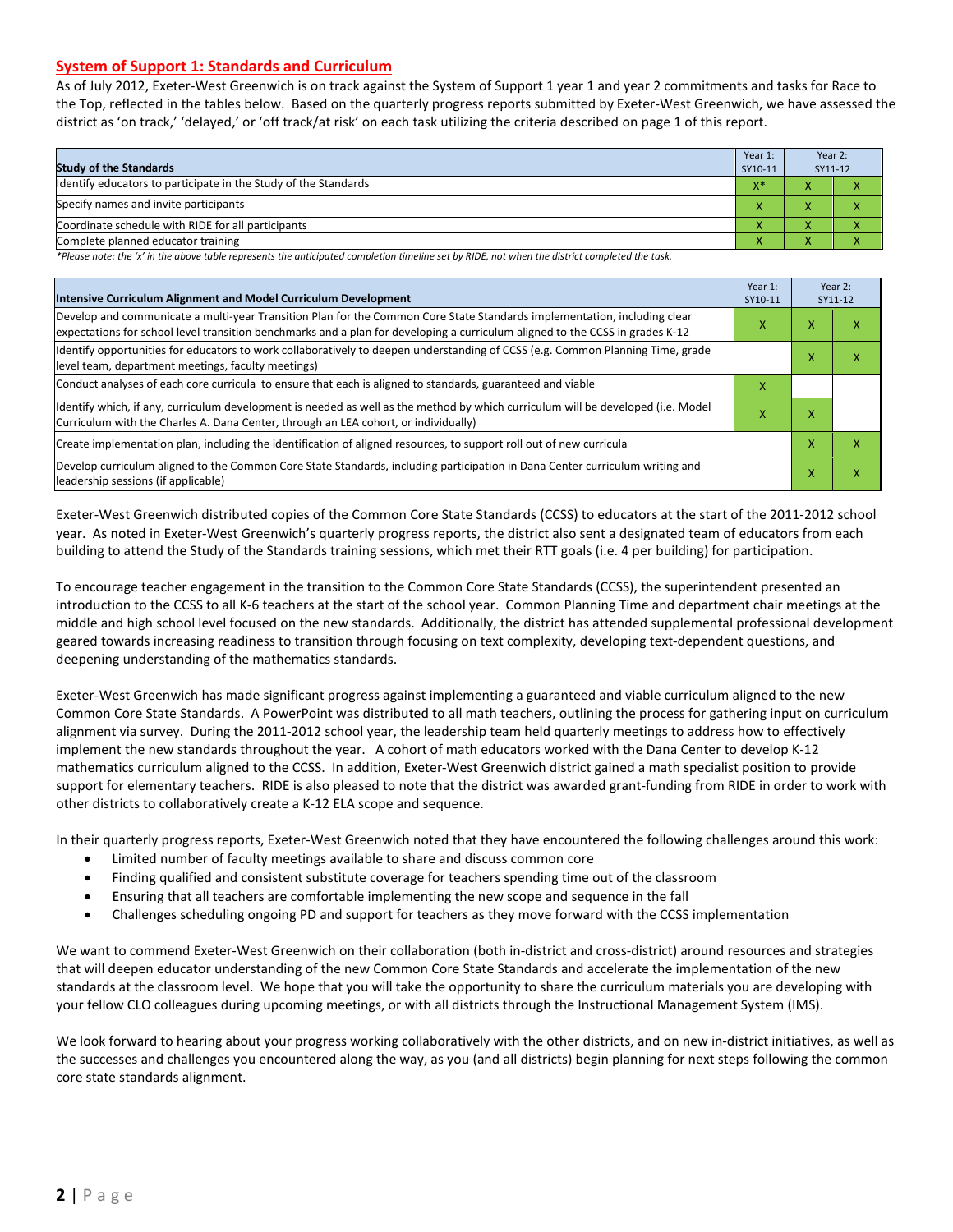#### **System of Support 2: Instructional Improvement Systems**

As of July 2012, Exeter-West Greenwich is on track against the System of Supports 2 year 1 and 2 commitments and tasks for Race to the Top. Thus far, Exeter-West Greenwich has confirmed that they plan to engage their elementary school data leadership teams in 'Data Use' professional development starting in August 2012 and running through the remaining school year, and have confirmed logistics with RIDE for the initial sessions. Additionally, Exeter-West Greenwich has also attended training on the Instructional Management System (IMS) Primary (Pinnacle) and RtI (Exceed) platforms, as well as for Administrator training.

RIDE would like to remind the district that several crucial steps must be taken before the district can implement any of the RTT data systems (including the EPSS and IMS). Additionally, RIDE would like to remind the district that some functionality in the Instructional Management System is dependent upon the timely submission of Teacher-Course-Student data. For questions or concerns, contact [helpdesk@RIDE.ri.gov](mailto:helpdesk@RIDE.ri.gov)

In the upcoming CLO sessions, we look forward to hearing about the successes and challenges that Exeter-West Greenwich has encountered while implementing these systems, as well as the district's progress around building teacher engagement in the various IMS tools and resources. Additionally, for those participating in the 'Data Use' professional development, we would be interested in hearing some of the strategies that Exeter-West Greenwich has learned around deepening collaboration around data and using data to change instructional outcomes.

| <b>Instructional Management System (IMS)</b>                                                                                                                                                                                           | Year 1:<br>SY10-11                     |   | Year 2:<br>SY11-12 |
|----------------------------------------------------------------------------------------------------------------------------------------------------------------------------------------------------------------------------------------|----------------------------------------|---|--------------------|
| Designate an LEA data steward to support decision making around data collections and systems implementation and to provide input<br>and feedback on data initiatives through designated representatives                                | Identify<br><b>LEA Data</b><br>Steward | X |                    |
| Maintain data quality standards of local student information systems and upload local assessment data and program information as<br>required by RIDE in a timely manner                                                                |                                        | x |                    |
| Review the RIDE IMS Training Plan and develop a multiyear training and implementation plan to provide all educators with access<br>and training on the system                                                                          |                                        |   |                    |
| Based on IMS Training Plan guidance, register and attend training for Administrative Users (i.e. users who will maintain and configure<br>both the Primary IMS and RtI Module) and LEA Trainers (i.e. staff to be trained as trainers) |                                        |   |                    |
| Following RIDE training, LEA Administrative Users and LEA Trainers configure the IMS for educator use and to provide end users with<br>access and training needed to utilize the IMS for daily activities                              |                                        |   |                    |

| 'Data Use' Professional Development                                                                                                                                                                                                                                                     | Year 1:<br>SY10-11 | Year 2:<br>SY11-12 |
|-----------------------------------------------------------------------------------------------------------------------------------------------------------------------------------------------------------------------------------------------------------------------------------------|--------------------|--------------------|
| Complete a needs assessment survey indicating the use of and collaboration around data within schools and across the LEA                                                                                                                                                                |                    | ⋏                  |
| Based on RIDE implementation plan, determine the timing (i.e. Year 1, Year 2, or staggered across Year 1 and Year 2) of LEA<br>participation in 'Data Use' Professional Development and provide RIDE with the schools that will participate in Year 1 and/or Year 2<br>training cohorts |                    | x                  |
| In coordination with RIDE, select 'Data Use' training dates for each cohort of schools, as applicable                                                                                                                                                                                   |                    | Year 1             |
| Identify and provide RIDE with the leadership team members from each school who will participate in the Year 1 and/or Year 2<br>training cohorts, as applicable                                                                                                                         |                    | Year 1             |

*\* Please note that, for this project, 'year 1' refers to cohort 1 taking place during the 2012-2013 school year, and 'year 2' refers to cohort 2 taking place during the 2013-2014 school year.*

Based on information provided to RIDE, we anticipate that Exeter-West Greenwich will implement the Interim Assessments and Formative Assessment professional development during school year 2013-2014.

| <b>Interim Assessments</b>                                                                                                                                                              | Year 1:<br>SY10-11 | Year 2:<br>SY11-12 |
|-----------------------------------------------------------------------------------------------------------------------------------------------------------------------------------------|--------------------|--------------------|
| Identify method by which all educators will have access to interim assessments                                                                                                          |                    |                    |
| Develop timeline for training of all educators in the use of interim assessments utilizing train-the-trainer model                                                                      |                    |                    |
| Develop protocols or expectations regarding the use of interim assessment to inform instruction including timelines for<br>administration and process for scoring and reporting results |                    |                    |

| <b>Formative Assessment Online Professional Development Modules</b>                                                                                                                                      | Year 1:<br>SY10-11 | Year 2:<br>SY11-12 |
|----------------------------------------------------------------------------------------------------------------------------------------------------------------------------------------------------------|--------------------|--------------------|
| Create multivear plan for implementation of formative assessment PD modules, including the process and timelines by which all<br>educators will participate in the formative assessment training modules |                    |                    |
| ldentify facilitators who will support the implementation of formative assessment practices in daily instruction                                                                                         |                    |                    |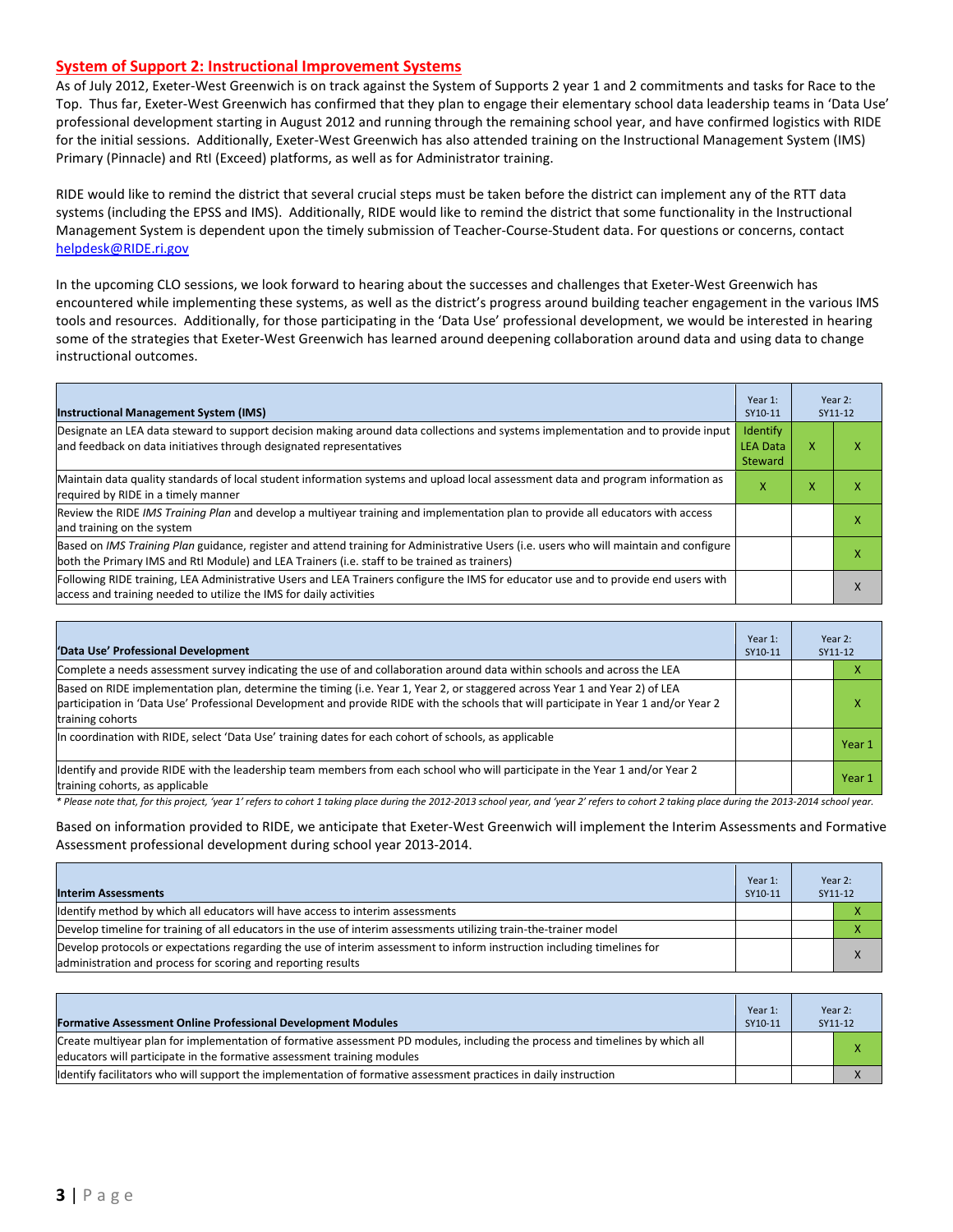#### **System of Support 3: Educator Effectiveness**

As of July 2012, Exeter-West Greenwich is on track against the System of Support 3 year 1 and 2 commitments and tasks for Race to the Top.

| <b>Educator Evaluation</b>                                                                                                                                                                            |   |   | Year 2:<br>SY11-12 |
|-------------------------------------------------------------------------------------------------------------------------------------------------------------------------------------------------------|---|---|--------------------|
| Participate in educator evaluation model design, development and refinement feedback opportunities.                                                                                                   | x | x |                    |
| Identify District Evaluation Committee members, responsible for monitoring the implementation of the system and providing<br>recommendations to LEA leadership teams.                                 | x |   | х                  |
| Participate in field testing to support RI Model development                                                                                                                                          | x |   |                    |
| ldentify individuals who will serve as primary and, if applicable, secondary/complementary evaluators                                                                                                 | x |   | x                  |
| Send all required evaluators to RIDE-provided evaluator training on model; Send evaluators and system administrators to training on<br>the Educator Performance Support System (EPSS) data system     | x | X | x                  |
| Examine LEA Policies and Contracts for Challenges; where applicable, consider memorandums of understanding or contract renewal<br>language which will support district implementation of evaluations. |   | X | x                  |
| Create a plan for the appropriate use of funds to support implementation of educator evaluation system.                                                                                               |   |   | ж                  |
| Complete required RI Model components of educators and building administrator evaluations.                                                                                                            |   |   | x                  |
| Submit evaluation data and documentation (e.g. component and summative level ratings, verified rosters); provide other requested<br>information to support RIDE research and system improvement.      |   |   | x                  |

Despite initial challenges between the teachers union and administration, we are pleased to note that Exeter-West Greenwich was able to partially implement the Rhode Island Model for teachers and building administrator evaluations for educators who volunteered to participate in the district pilot. Exeter-West Greenwich has submitted final summative ratings for administrators and for those teachers who participated.

To support teacher understanding of the evaluation process, Exeter-West Greenwich administrators and the RIDE Intermediary Service Provider (ISP) provided support and shared information with K-12 teachers. Additionally, the district created a District Evaluation Committee (composed of teachers, support personnel, principals, central office staff, and union reps) which has been submitted to RIDE. The DEC was integral toward ensuring that all parties understood and felt supported by the evaluation process. The DEC met on an ongoing basis and, with input from teachers and administrators, reviewed and assembled artifacts that could be used as evidence for the competencies. The DEC also sent a district-wide survey out to teachers in order to get a better sense of their needs. As a result, the DEC and administrators created model Student Learning Objectives (SLOs) for teachers. RIDE would like to acknowledge the hard work that went into gaining that stakeholder buy-in, and we appreciate that, during the quarter 4 CLO meeting, Exeter-West Greenwich shared their approach with their CLO colleagues.

Exeter-West Greenwich attended all evaluation training modules offered by RIDE during the 2011-2012 school year, and evaluators from the district attended the summer training Academies. We want to remind the district that all personnel responsible for evaluating teachers and building administrators must attend two half-days of additional professional development taking place over the 2012-2013 school year as well as online observation practice in addition to the Academy training during summer 2012; personnel responsible for evaluating both teachers and building administrators (e.g., a principal who evaluates teachers and an assistant principal) are only required to attend the *Academy for Personnel Evaluating Teachers*.

In their quarterly progress report, Exeter-West Greenwich noted that they have encountered the following challenges around this work:

- Contractual barriers to utilizing the new evaluation model and tools; not all teachers participated due to those issues
- Time commitment for administrators is exceedingly difficult given other time commitments
- Intermediary Service Provider has limited time to spend with the district

RIDE has appreciated Exeter-West Greenwich's collaboration and thought partnership around the development and refinement of educator evaluation processes. In the upcoming year, we hope that Exeter-West Greenwich continues to share the strategies and resources they are using to support their evaluation process.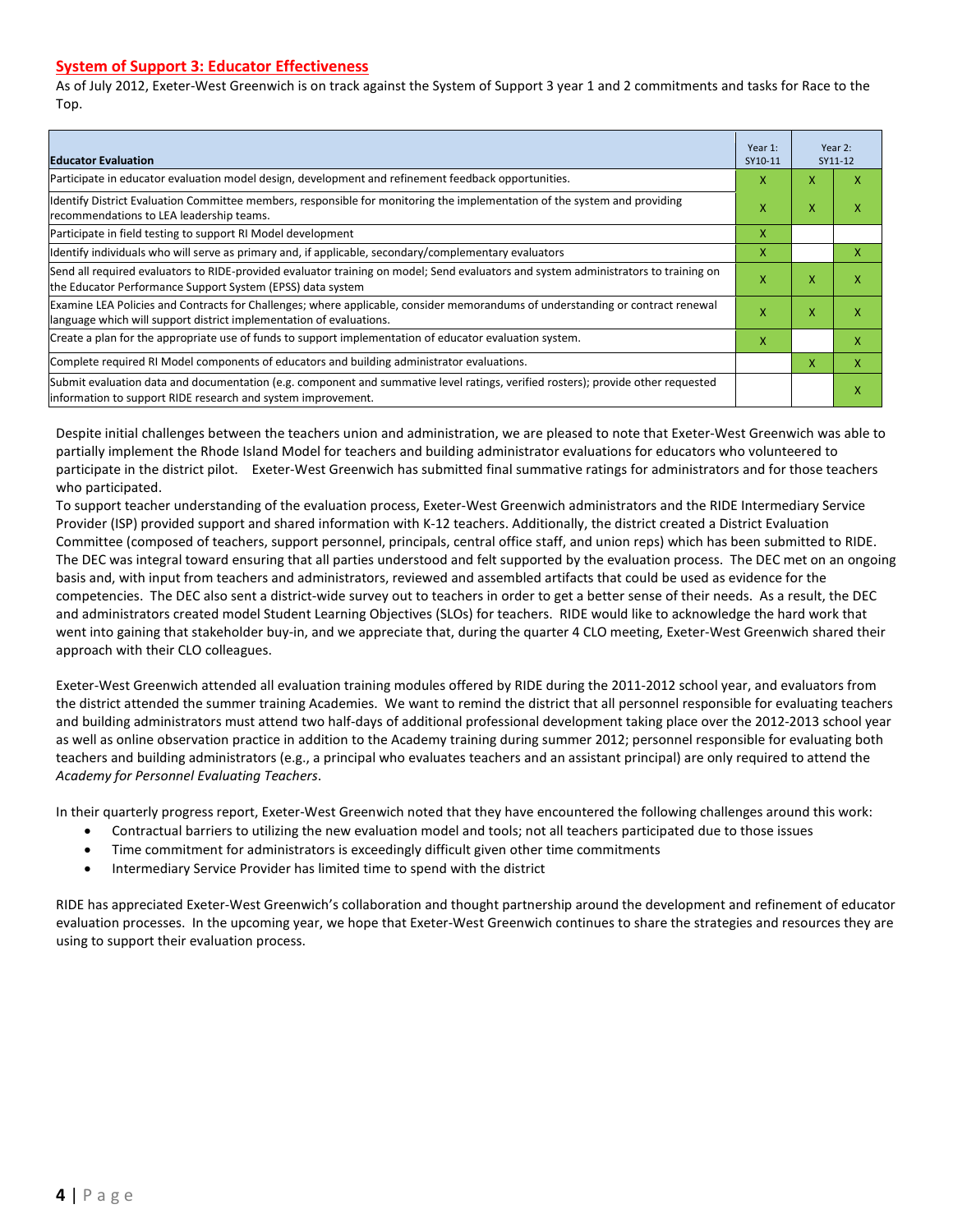#### **System of Support 4: Human Capital Development**

As of July 2012, Exeter-West Greenwich is on track against the System of Support 4 year 1 and 2 commitments and tasks for Race to the Top.

| <b>Recruitment (SchoolSpring)</b>                                                            | Year 1:<br>SY10-11 |                | Year 2:<br>SY11-12 |
|----------------------------------------------------------------------------------------------|--------------------|----------------|--------------------|
| Provide RIDE with feedback on the desired functionality of a state-wide recruitment platform |                    |                |                    |
| Attend orientation sessions with selected vendor and train relevant personnel as needed      |                    | $\overline{ }$ |                    |
| [Post open positions using the state-wide Recruitment Platform (SchoolSpring)                |                    |                |                    |

| <b>Beginning Teacher Induction</b>                                                                                                                                            | Year 1:<br>SY10-11 |              | Year 2:<br>SY11-12 |
|-------------------------------------------------------------------------------------------------------------------------------------------------------------------------------|--------------------|--------------|--------------------|
| Provide RIDE with feedback around the proposed design of the Induction Coach program                                                                                          | X                  |              |                    |
| If applicable, recommend potential Induction Coaches to RIDE                                                                                                                  | x                  |              |                    |
| Review and revise hiring policies, timelines and processes in order to support appropriate and timely projections for anticipated hires<br>requiring induction coach services |                    |              |                    |
| Provide RIDE with list of beginning teachers who will receive Induction Coach support in a timely manner in order to ensure that all<br>beginning teachers have coaching      |                    |              |                    |
| Participate in RIDE-provided information opportunities in order to learn about induction coach program                                                                        | $\lambda$          | $\mathbf{v}$ |                    |

In preparation for the 2012-2013 school year, Exeter-West Greenwich continued to utilize the SchoolSpring recruitment platform to recruit for open positions.

During the 2011-2012 school year, Exeter-West Greenwich had no beginning teachers to participate in the induction coach program. However, RIDE is pleased to note that one of Exeter-West Greenwich's teachers was selected to be trained in the Induction program, which will ultimately help the district build capacity for supporting future beginning teacher induction needs.

In the upcoming CLO sessions, RIDE looks forward to engaging in a deeper conversation around the revisions that Exeter-West Greenwich and other LEAs have made to their hiring policies, timelines and processes in order to support broader human capital initiatives including recruitment of highly qualified and diverse candidates and providing data-driven induction support to beginning teachers.

The contents of this report were developed under a Race to the Top grant from the U.S. Department of Education. However, those contents do not necessarily represent the policy of the U.S. Department of Education, and you should not assume endorsement by the Federal Government.